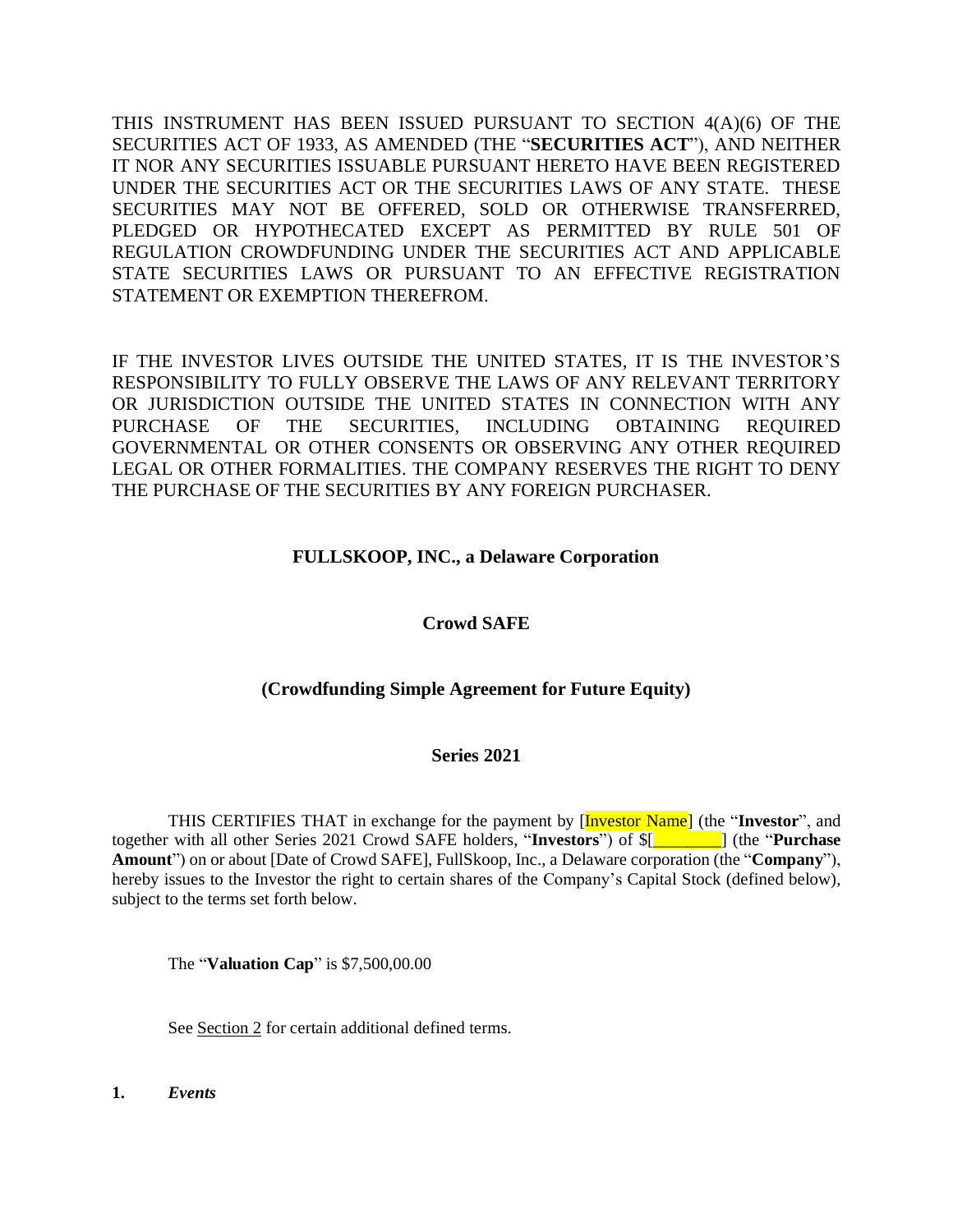## (a) **Equity Financing**.

(i) If an Equity Financing occurs before this instrument terminates in accordance with Sections 1(b)-(d) ("**First Equity Financing**"), the Company shall promptly notify the Investor of the closing of the First Equity Financing and of the Company's discretionary decision to either (1) continue the term of this Crowd SAFE without converting the Purchase Amount to Capital Stock; or (2) issue to the Investor a number of shares of the CF Shadow Series of the Capital Stock (whether Preferred Stock or another class issued by the Company) sold in the First Equity Financing. The number of shares of the CF Shadow Series of such Capital Stock shall equal the quotient obtained by dividing (x) the Purchase Amount by (y) the First Equity Financing Price (as defined below).

(ii) If the Company elects to continue the term of this Crowd SAFE past the First Equity Financing and another Equity Financing occurs before the termination of this Crowd SAFE in accordance with Sections 1(b)-(d) (each, a "**Subsequent Equity Financing**"), the Company shall promptly notify the Investor of the closing of the Subsequent Equity Financing and of the Company's discretionary decision to either (1) continue the term of this Crowd SAFE without converting the Investor's Purchase Amount to Capital Stock; or (2) issue to the Investor a number of shares of the CF Shadow Series of the Capital Stock (whether Preferred Stock or another class issued by the Company) sold in the Subsequent Equity Financing. The number of shares of the CF Shadow Series of such Capital Stock shall equal to the quotient obtained by dividing  $(x)$  the Purchase Amount by  $(y)$  the First Equity Financing Price.

# (b) **Liquidity Event**.

(i) If there is a Liquidity Event before the termination of this instrument and before any Equity Financing, the Investor will, at its option, either (i) receive a cash payment equal to the Purchase Amount (subject to the following paragraph) or (ii) automatically receive from the Company a number of shares of Common Stock equal to the Purchase Amount divided by the Liquidity Price, if the Investor fails to select the cash option. In connection with this Section  $1(b)(i)$ , the Purchase Amount will be due and payable by the Company to the Investor immediately prior to, or concurrent with, the consummation of the Liquidity Event. If there are not enough funds to pay the Investor and holders of other Crowd SAFEs (collectively, the "**Cash-Out Investors**") in full, then all of the Company's available funds will be distributed with equal priority and pro rata among the Cash-Out Investors in proportion to their Purchase Amounts.

(ii) If there is a Liquidity Event after one or more Equity Financings have occurred but before the termination of this instrument, the Investor will, at its option, either (i) receive a cash payment equal to the Purchase Amount (as described in the foregoing paragraph) or (ii) automatically receive from the Company a number of shares of the most recent issued Capital Stock (whether Preferred Stock or another class issued by the Company) equal to the Purchase Amount divided by the First Equity Financing Price, if the Investor fails to select the cash option. Shares of Capital Stock granted in connection therewith shall have the same liquidation rights and preferences as the shares of Capital Stock issued in connection with the Company's most recent Equity Financing.

If the Company's board of directors determines in good faith that delivery of Capital Stock to the Investor pursuant to Section  $1(b)(i)(2)$  or Section  $1(b)(ii)(2)$  would violate applicable law, rule or regulation, then the Company shall deliver to Investor in lieu thereof, a cash payment equal to the fair market value of such Capital Stock, as determined in good faith by the Company's board of directors.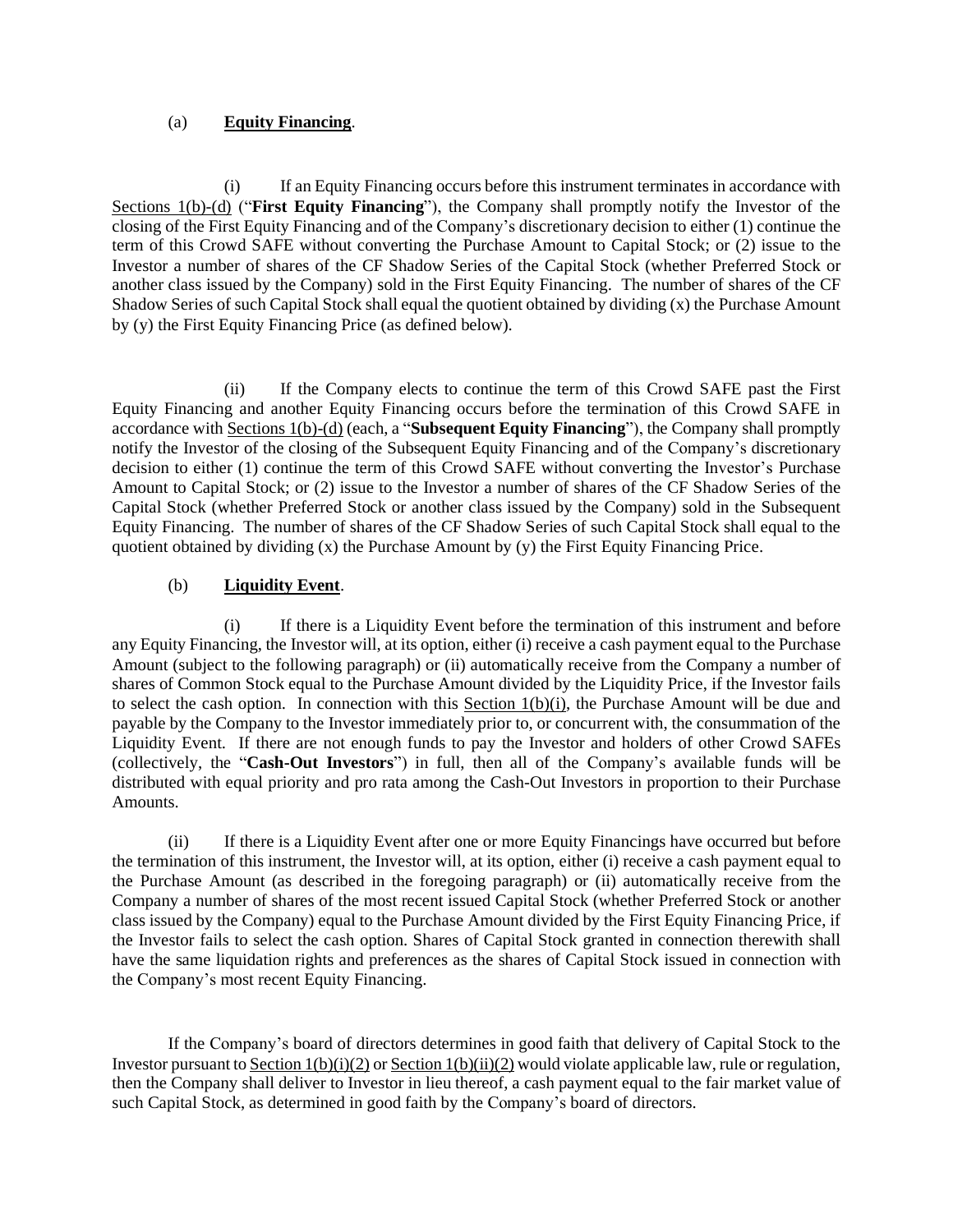(c) **Dissolution Event**. If there is a Dissolution Event before this instrument terminates in accordance with Sections 1(a) or 1(b), subject to the preferences applicable to any series of Preferred Stock, the Company will distribute its entire assets legally available for distribution with equal priority among the (i) Investors (on an as converted basis based on a valuation of Common Stock as determined in good faith by the Company's board of directors at the time of Dissolution Event), (ii) all other holders of instruments sharing in the assets of the Company at the same priority as holders of Common Stock upon a Dissolution Event and (iii) and all holders of Common Stock.

(d) **Termination**. This instrument will terminate (without relieving the Company or the Investor of any obligations arising from a prior breach of or non-compliance with this instrument) upon the earlier to occur: (i) the issuance of shares, whether in Capital Stock or in the CF Shadow Series, to the Investor pursuant to Section  $1(a)$  or Section  $1(b)$ ; or (ii) the payment, or setting aside for payment, of amounts due to the Investor pursuant to Sections  $1(b)$  or  $1(c)$ .

## **2.** *Definitions*

"**Capital Stock**" means the capital stock of the Company, including, without limitation, Common Stock and Preferred Stock.

"**CF Shadow Series**" shall mean a series of Capital Stock that is identical in all respects to the shares of Capital Stock (whether Preferred Stock or another class issued by the Company) issued in the relevant Equity Financing (e.g*.*, if the Company sells Series A Preferred Stock in an Equity Financing, the Shadow Series would be Series A-CF Preferred Stock), except that:

> (i) CF Shadow Series shareholders shall have no voting rights and shall not be entitled to vote on any matter that is submitted to a vote or for the consent of the stockholders of the Company;

> (ii) Each of the CF Shadow Series shareholders shall enter into a proxy agreement, in the form of Exhibit A attached hereto, appointing the Intermediary as its irrevocable proxy with respect to any matter to which CF Shadow Series shareholders are entitled to vote by law. Entering into such proxy agreement is a condition of receiving CF Shadow Shares and such agreement provides that the Intermediary will vote with the majority of the holders of the relevant class of the Company's Capital Stock on any matters to which the proxy agreement applies; and

> (iii) CF Shadow Series shareholders have no information or inspection rights, except with respect to such rights deemed not waivable by laws.

"**Change of Control**" means(i) a transaction orseries of related transactionsin which any "person" or "group" (within the meaning of Sections 13(d) and 14(d) of the Securities Exchange Act of 1934, as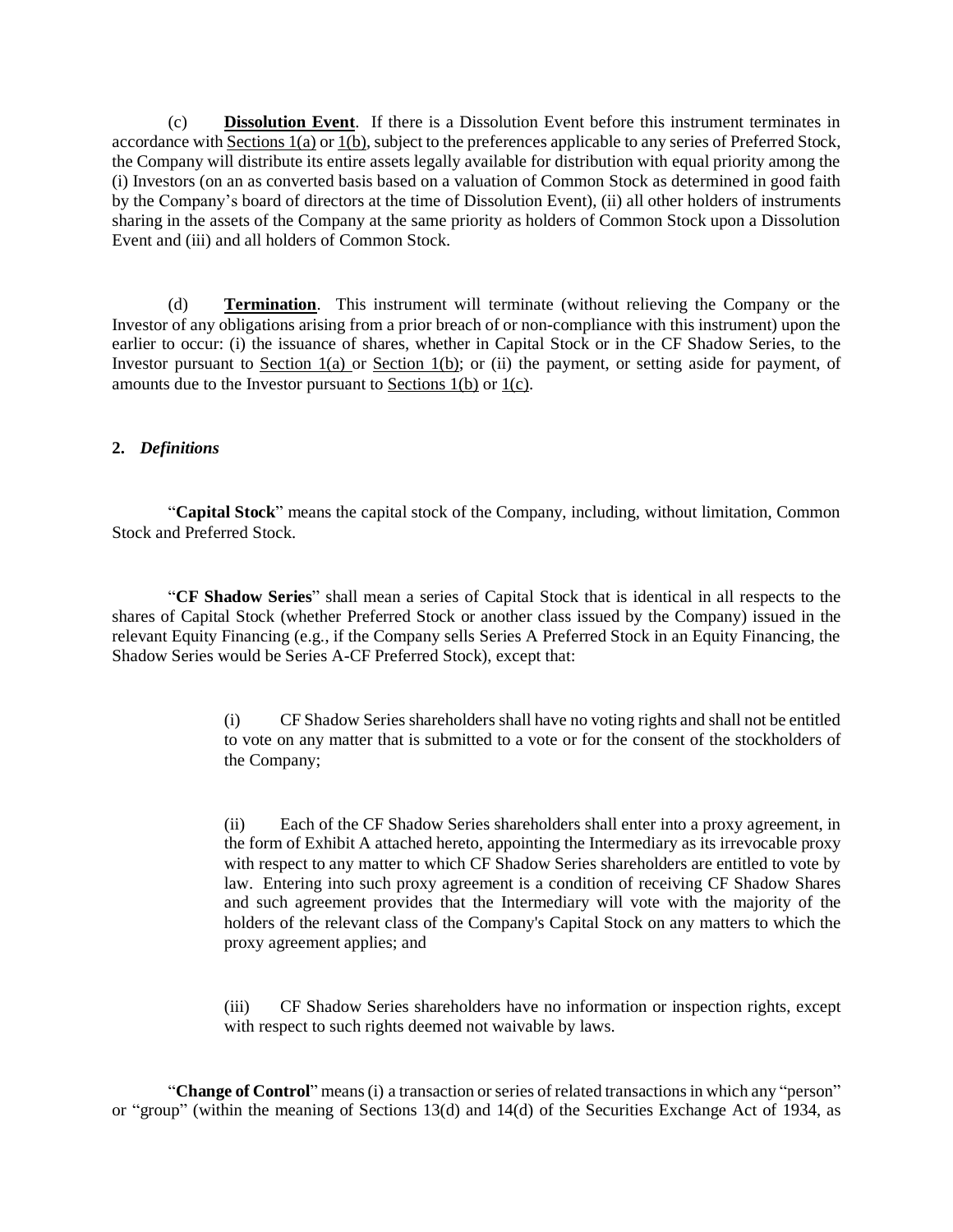amended), becomes the "beneficial owner" (as defined in Rule 13d-3 under the Securities Exchange Act of 1934, as amended), directly or indirectly, of more than 50% of the outstanding voting securities of the Company having the right to vote for the election of members of the Company's board of directors, (ii) any reorganization, merger or consolidation of the Company, other than a transaction or series of related transactions in which the holders of the voting securities of the Company outstanding immediately prior to such transaction or series of related transactions retain, immediately after such transaction or series of related transactions, at least a majority of the total voting power represented by the outstanding voting securities of the Company or such other surviving or resulting entity or (iii) a sale, lease or other disposition of all or substantially all of the assets of the Company.

"**Common Stock**" means common stock, par value \$0.0001 per share, of the Company.

"**Dissolution Event**" means (i) a voluntary termination of operations, (ii) a general assignment for the benefit of the Company's creditors, (iii) the commencement of a case (whether voluntary or involuntary) seeking relief under Title 11 of the United States Code (the "Bankruptcy Code"), or (iv) any other liquidation, dissolution or winding up of the Company (excluding a Liquidity Event), whether voluntary or involuntary.

"**Equity Financing**" shall mean the next sale (or series of related sales) by the Company of its Equity Securities to one or more third parties following the date of this instrument from which the Company receives gross proceeds of not less than \$1,000,000 cash or cash equivalent (excluding the conversion of any instruments convertible into or exercisable or exchangeable for Capital Stock, such as SAFEs or convertible promissory notes) with the principal purpose of raising capital.

"**Equity Securities**" shall mean Common Stock or Preferred Stock or any securities convertible into, exchangeable for or conferring the right to purchase (with or without additional consideration) Common Stock or Preferred Stock, except in each case, (i) any security granted, issued and/or sold by the Company to any director, officer, employee, advisor or consultant of the Company in such capacity for the primary purpose ofsoliciting or retaining his, her or its services, (ii) any convertible promissory notesissued by the Company, and (iii) any SAFEs issued.

"**First Equity Financing Price**" shall mean (x) if the pre-money valuation of the Company immediately prior to the First Equity Financing is less than or equal to the Valuation Cap, the lowest price per share of the Equity Securities sold in the First Equity Financing or (y) if the pre-money valuation of the Company immediately prior to the First Equity Financing is greater than the Valuation Cap, the SAFE Price.

"**Fully Diluted Capitalization**" shall mean the aggregate number, as of immediately prior to the First Equity Financing, of issued and outstanding shares of Capital Stock, assuming full conversion or exercise of all convertible and exercisable securities then outstanding, including shares of convertible Preferred Stock and all outstanding vested or unvested options or warrants to purchase Capital Stock, but excluding (i) the issuance of all shares of Capital Stock reserved and available for future issuance under any of the Company's existing equity incentive plans, (ii) convertible promissory notes issued by the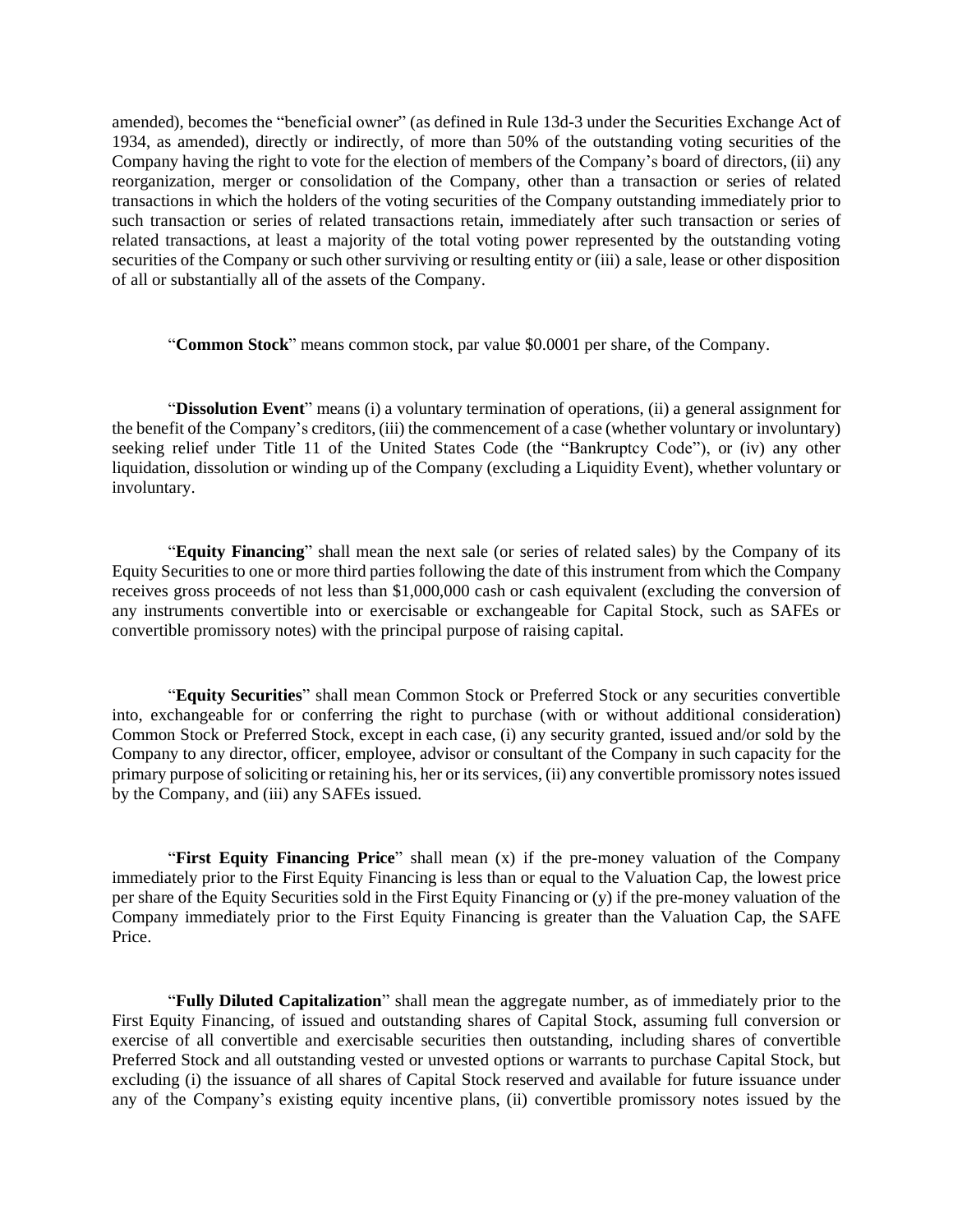Company, (iii) any SAFEs, and (iv) any equity securities that are issuable upon conversion of any outstanding convertible promissory notes or SAFEs.

"**Intermediary**" means OpenDeal Portal LLC, a registered securities crowdfunding portal CRD#283874, or a qualified successor.

"**IPO**" means the closing of the Company's first firm commitment underwritten initial public offering of Common Stock pursuant to an effective registration statement filed under the Securities Act.

"**Liquidity Capitalization**" means the number, as of immediately prior to the Liquidity Event, of shares of the Company's capital stock (on an as-converted basis) outstanding, assuming exercise or conversion of all outstanding vested and unvested options, warrants and other convertible securities, but excluding: (i) shares of Common Stock reserved and available for future grant under any equity incentive or similar plan; (ii) any SAFEs; and (iii) convertible promissory notes.

"**Liquidity Event**" means a Change of Control or an IPO.

"**Liquidity Price**" means the price per share equal to (x) the Valuation Cap divided by (y) the Liquidity Capitalization.

"**Lock-up Period**" means the period commencing on the date of the final prospectus relating to the Company's IPO, and ending on the date specified by the Company and the managing underwriter(s). Such period shall not exceed one hundred eighty (180) days, or such other period as may be requested by the Company or an underwriter to accommodate regulatory restrictions on (i) the publication or other distribution of research reports, and (ii) analyst recommendations and opinions.

"**Preferred Stock**" means the preferred stock of the Company.

"**Regulation CF**" means Regulation Crowdfunding promulgated under the Securities Act.

"**SAFE**" means any simple agreement for future equity (or other similar agreement), including a Crowd SAFE, which is issued by the Company for bona fide financing purposes and which may convert into Capital Stock in accordance with its terms.

"**SAFE Price**" means the price per share equal to (x) the Valuation Cap divided by (y) the Fully Diluted Capitalization.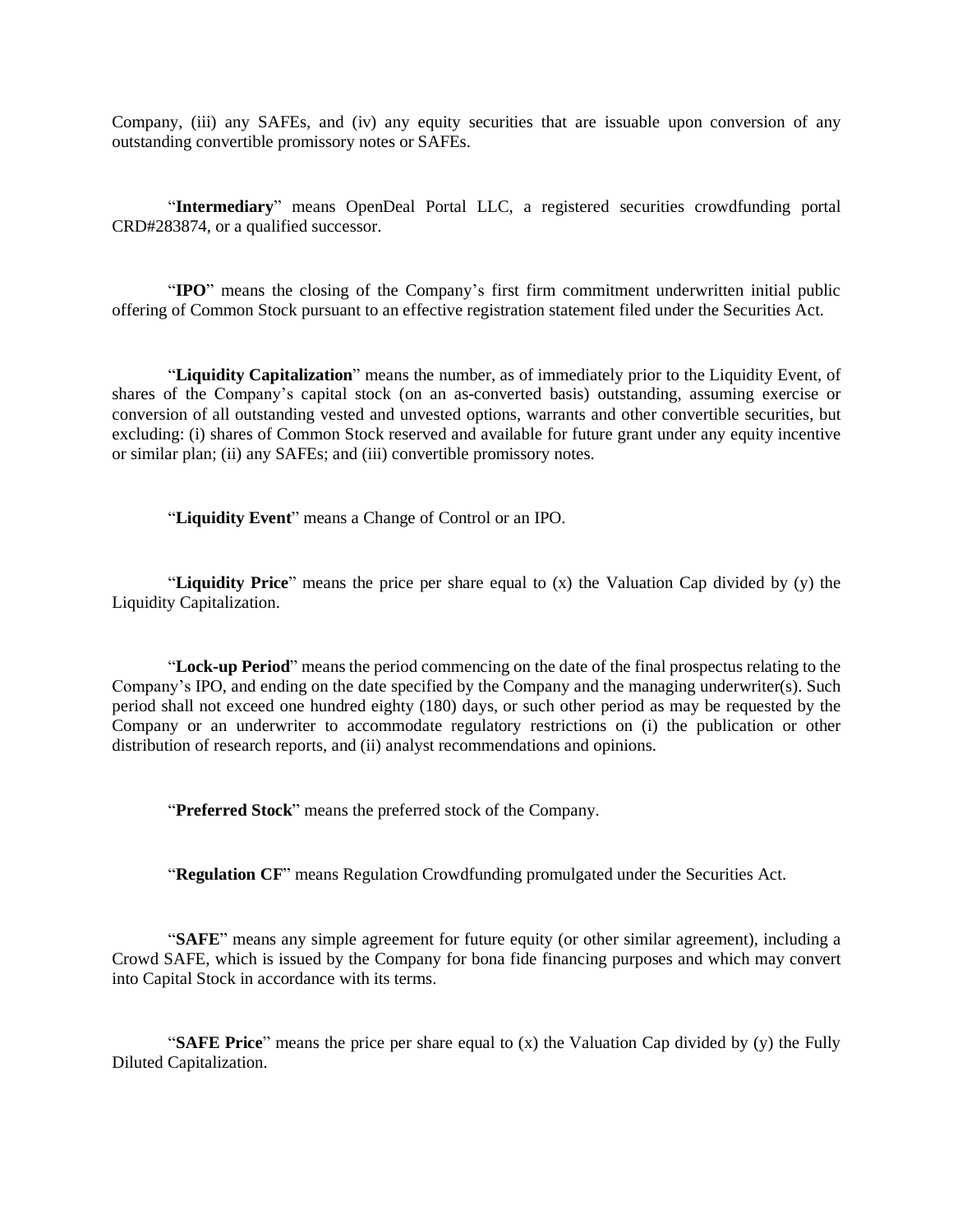### **3.** *Company Representations*

(a) The Company is a corporation duly incorporated, validly existing and in good standing under the laws of the state of its incorporation, and has the power and authority to own, lease and operate its properties and carry on its business as now conducted.

(b) The execution, delivery and performance by the Company of this instrument is within the power of the Company and, other than with respect to the actions to be taken when equity is to be issued to Investor, has been duly authorized by all necessary actions on the part of the Company. This instrument constitutes a legal, valid and binding obligation of the Company, enforceable against the Company in accordance with its terms, except as limited by bankruptcy, insolvency or other laws of general application relating to or affecting the enforcement of creditors' rights generally and general principles of equity. To the knowledge of the Company, it is not in violation of (i) its current charter or bylaws; (ii) any material statute, rule or regulation applicable to the Company; or (iii) any material indenture or contract to which the Company is a party or by which it is bound, where, in each case, such violation or default, individually, or together with all such violations or defaults, could reasonably be expected to have a material adverse effect on the Company.

(c) The performance and consummation of the transactions contemplated by this instrument do not and will not: (i) violate any material judgment, statute, rule or regulation applicable to the Company; (ii) result in the acceleration of any material indenture or contract to which the Company is a party or by which it is bound; or (iii) result in the creation or imposition of any lien upon any property, asset or revenue of the Company or the suspension, forfeiture, or nonrenewal of any material permit, license or authorization applicable to the Company, its business or operations.

(d) No consents or approvals are required in connection with the performance of this instrument, other than: (i) the Company's corporate approvals; (ii) any qualifications or filings under applicable securities laws; and (iii) necessary corporate approvals for the authorization of shares of CF Shadow Series issuable pursuant to Section 1.

(e) The Company shall, prior to the conversion of this instrument, reserve from its authorized but unissued shares of Capital Stock for issuance and delivery upon the conversion of this instrument, such number of shares of the Capital Stock as necessary to effect the conversion contemplated by this instrument, and, from time to time, will take all steps necessary to amend its charter to provide sufficient authorized numbers of shares of the Capital Stock issuable upon the conversion of this instrument. All such shares shall be duly authorized, and when issued upon any such conversion, shall be validly issued, fully paid and non-assessable, free and clear of all liens, security interests, charges and other encumbrances or restrictions on sale and free and clear of all preemptive rights, except encumbrances or restrictions arising under federal or state securities laws.

(f) The Company is (i) not required to file reports pursuant to Section 13 or Section 15(d) of the Exchange Act, (ii) not an investment company as defined in Section 3 of the Investment Company Act of 1940 (the "**Investment Company Act**"), and is not excluded from the definition of investment company by Section 3(b) or Section 3(c) of the Investment Company Act, (iii) not disqualified from selling securities under Rule 503(a) of Regulation CF, (iv) not barred from selling securities under Section 4(a)(6) of the Securities Act due to a failure to make timely annual report filings, (vi) not planning to engage in a merger or acquisition with an unidentified company or companies, and (vii) organized under, and subject to, the laws of a state or territory of the United States or the District of Columbia.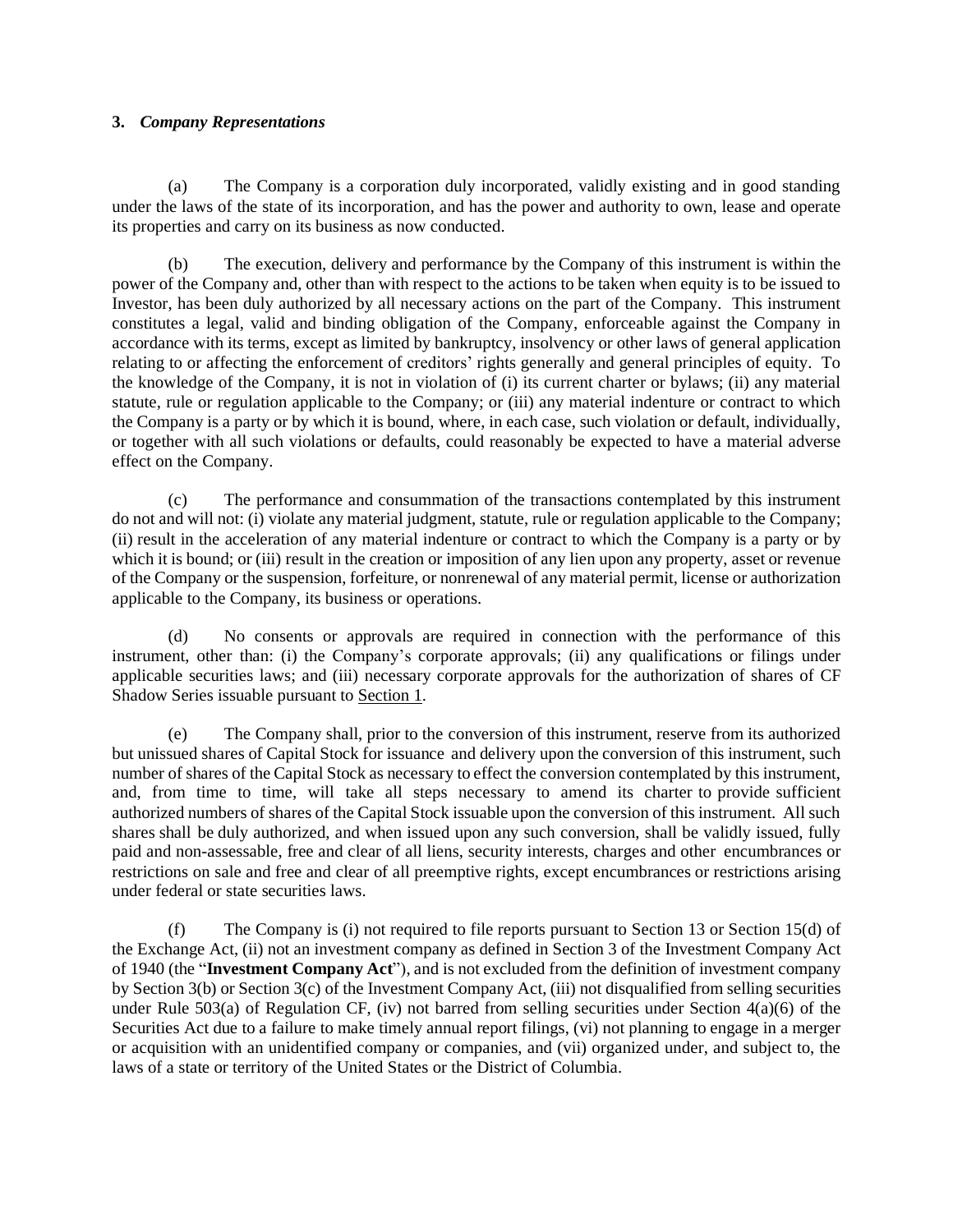(g) The Company has, or will shortly after the issuance of this instrument, engage a transfer agent registered with the U.S. Securities and Exchange Commission to act as the sole registrar and transfer agent for the Company with respect to the Crowd SAFE.

(h) The Company is (i) not required to file reports pursuant to section 13 or section 15(d) of the Securities Exchange Act of 1934 (the "**Exchange Act**"), (ii) not an investment company as defined in section 3 of the Investment Company Act of 1940, and is not excluded from the definition of investment company by section  $3(b)$  or section  $3(c)$  of such Act, (iii) not disqualified from selling securities under Rule 503(a) of Regulation CF, (iv) not barred from selling securities under  $\S4(a)(6)$  due to a failure to make timely annual report filings, (vi) not planning to engage in a merger or acquisition with an unidentified company or companies, and (vii) organized under, and subject to, the laws of a state or territory of the United States or the District of Columbia.

## **4.** *Investor Representations*

(a) The Investor has full legal capacity, power and authority to execute and deliver this instrument and to perform its obligations hereunder. This instrument constitutes a valid and binding obligation of the Investor, enforceable in accordance with its terms, except as limited by bankruptcy, insolvency or other laws of general application relating to or affecting the enforcement of creditors' rights generally and general principles of equity.

(b) The Investor has been advised that this instrument and the underlying securities have not been registered under the Securities Act or any state securities laws and are offered and sold hereby pursuant to Section 4(a)(6) of the Securities Act. The Investor understands that neither this instrument nor the underlying securities may be resold or otherwise transferred unless they are registered under the Securities Act and applicable state securities laws or pursuant to Rule 501 of Regulation CF, in which case certain state transfer restrictions may apply.

(c) The Investor is purchasing this instrument and the securities to be acquired by the Investor hereunder for its own account for investment, not as a nominee or agent, and not with a view to, or for resale in connection with, the distribution thereof, and the Investor has no present intention of selling, granting any participation in, or otherwise distributing the same. The Investor understands that the Securities have not been, and will not be, registered under the Securities Act or any state securities laws, by reason of specific exemptions under the provisions thereof which depend upon, among other things, the bona fide nature of the investment intent and the accuracy of each Investor's representations as expressed herein.

(d) The Investor acknowledges, and is purchasing this instrument in compliance with, the investment limitations set forth in Rule  $100(a)(2)$  of Regulation CF, promulgated under Section  $4(a)(6)(B)$ of the Securities Act.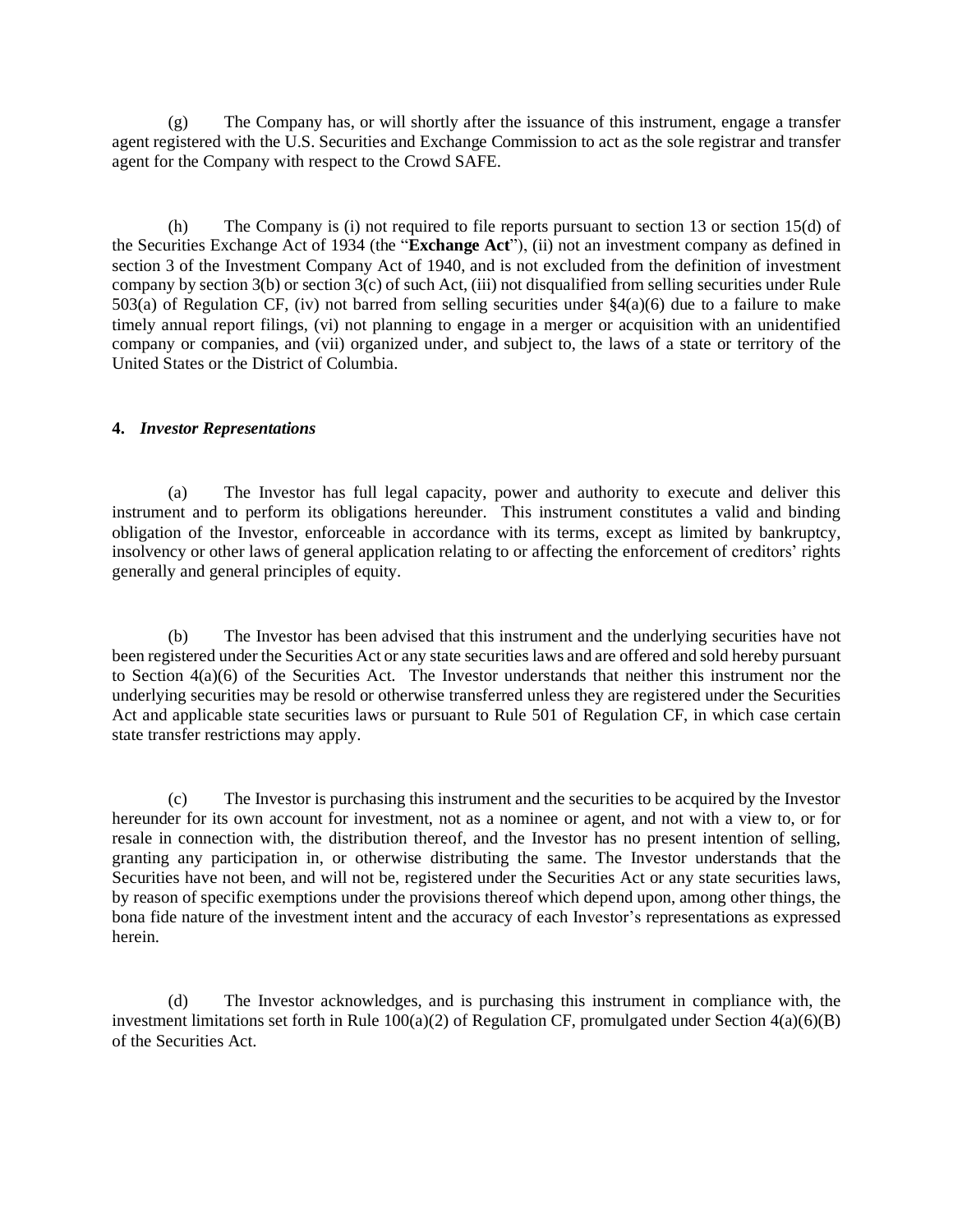(e) The Investor acknowledges that the Investor has received all the information the Investor has requested from the Company and the Investor considers necessary or appropriate for deciding whether to acquire this instrument and the underlying securities, and the Investor represents that the Investor has had an opportunity to ask questions and receive answers from the Company regarding the terms and conditions of this instrument and the underlying securities and to obtain any additional information necessary to verify the accuracy of the information given to the Investor. In deciding to purchase this instrument, the Investor is not relying on the advice or recommendations of the Company or of Republic.co and the Investor has made its own independent decision that an investment in this instrument and the underlying securities is suitable and appropriate for the Investor. The Investor understands that no federal or state agency has passed upon the merits or risks of an investment in this instrument and the underlying securities or made any finding or determination concerning the fairness or advisability of this investment.

(f) The Investor understands and acknowledges that as a Crowd SAFE investor, the Investor shall have no voting, information or inspection rights, aside from any disclosure requirements the Company is required to make under relevant securities regulations.

(g) The Investor understands that no public market now exists for any of the securities issued by the Company, and that the Company has made no assurances that a public market will ever exist for this instrument and the securities to be acquired by the Investor hereunder.

(h) The Investor is not (i) a citizen or resident of a geographic area in which the purchase or holding of the Crowd SAFE and the underlying securities is prohibited by applicable law, decree, regulation, treaty, or administrative act, (ii) a citizen or resident of, or located in, a geographic area that is subject to U.S. or other applicable sanctions or embargoes, or (iii) an individual, or an individual employed by or associated with an entity, identified on the U.S. Department of Commerce's Denied Persons or Entity List, the U.S. Department of Treasury's Specially Designated Nationals List, the U.S. Department of State's Debarred Parties List or other applicable sanctions lists. Investor hereby represents and agrees that if Investor's country of residence or other circumstances change such that the above representations are no longer accurate, Investor will immediately notify Company. Investor further represents and warrants that it will not knowingly sell or otherwise transfer any interest in the Crowd SAFE or the underlying securities to a party subject to U.S. or other applicable sanctions.

(i) If the Investor is not a United States person (as defined by Section  $7701(a)(30)$  of the Internal Revenue Code of 1986, as amended), the Investor hereby represents that it has satisfied itself as to the full observance of the laws of its jurisdiction in connection with any invitation, subscription and payment for, and continued ownership of, its beneficial interest in the Crowd SAFE and the underlying securities will not violate any applicable securities or other laws of the Investor's jurisdiction, including (i) the legal requirements within its jurisdiction for the subscription and the purchase of its beneficial interest in the Crowd SAFE; (ii) any foreign exchange restrictions applicable to such subscription and purchase; (iii) any governmental or other consents that may need to be obtained; and (iv) the income tax and other tax consequences, if any, that may be relevant to the purchase, holding, conversion, redemption, sale, or transfer of its beneficial interest in the Crowd SAFE and the underlying securities. The Investor acknowledges that the Company has taken no action in foreign jurisdictions with respect to the Crowd SAFE (and the Investor's beneficial interest therein) and the underlying securities.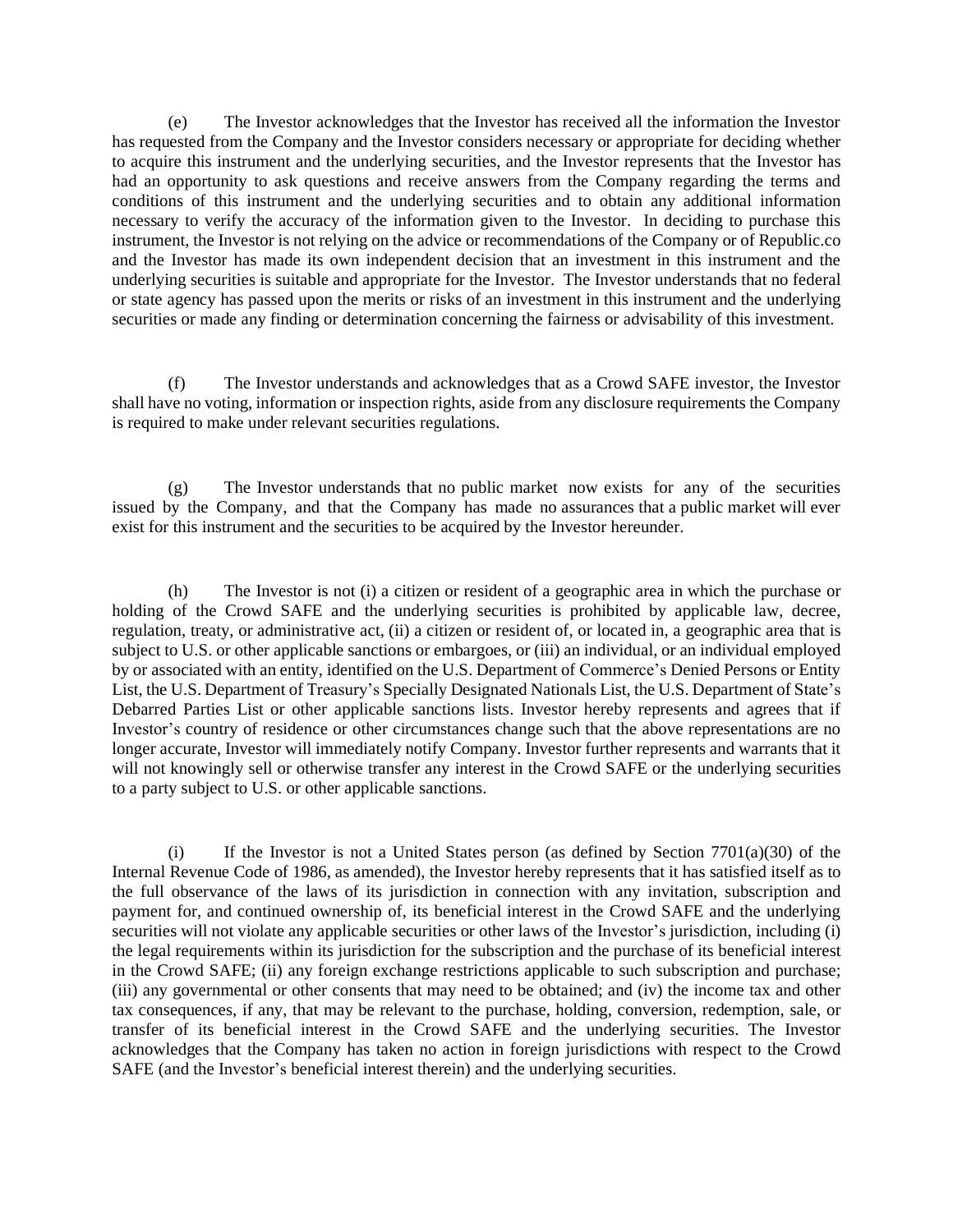(j) If the Investor is a corporate entity: (i) such corporate entity is duly incorporated, validly existing and in good standing under the laws of the state of itsincorporation, and hasthe power and authority to enter into this Agreement; (ii) the execution, delivery and performance by the Investor of the Agreement is within the power of the Investor and has been duly authorized by all necessary actions on the part of the Investor; (iii) to the knowledge of the Investor, it is not in violation of its current charter or bylaws, any material statute, rule or regulation applicable to the Investor; and (iv) the performance the Agreement does not and will not violate any material judgment, statute, rule or regulation applicable to the Investor; result in the acceleration of any material indenture or contract to which the Investor is a party or by which it is bound, or otherwise result in the creation or imposition of any lien upon the Purchase Amount.

(k) The Investor further acknowledges that it has read, understood, and had ample opportunity to ask Company questions about its business plans, "Risk Factors," and all other information presented in the Company's Form C and the offering documentation filed with the SEC.

(l) The Investor represents that the Investor understands the substantial likelihood that the Investor will suffer a **TOTAL LOSS** of all capital invested, and that Investor is prepared to bear the risk of such total loss.

#### **5.** *Transfer Restrictions*.

(a) The Investor hereby agrees that during the Lock-up Period it will not, without the prior written consent of the managing underwriter: (A) lend; offer; pledge; sell; contract to sell; sell any option or contract to purchase; purchase any option or contract to sell; grant any option, right, or warrant to purchase; or otherwise transfer or dispose of, directly or indirectly, any shares of Common Stock or any securities convertible into or exercisable or exchangeable (directly or indirectly) for Common Stock (whether such shares or any such securities are then owned by the Investor or are thereafter acquired); or (B) enter into any swap or other arrangement that transfers to another, in whole or in part, any of the economic consequences of ownership of such securities; whether any such transaction described in clause (A) or (B) above is to be settled by delivery of Common Stock or other securities, in cash, or otherwise.

(b) The foregoing provisions of Section 5(a) will: (x) apply only to the IPO and will not apply to the sale of any shares to an underwriter pursuant to an underwriting agreement; (y) not apply to the transfer of any shares to any trust for the direct or indirect benefit of the Investor or the immediate family of the Investor, provided that the trustee of the trust agrees to be bound in writing by the restrictions set forth herein, and provided further that any such transfer will not involve a disposition for value; and (z) be applicable to the Investor only if all officers and directors of the Company are subject to the same restrictions and the Company uses commercially reasonable efforts to obtain a similar agreement from all stockholders individually owning more than 5% of the outstanding Common Stock or any securities convertible into or exercisable or exchangeable (directly or indirectly) for Common Stock. Notwithstanding anything herein to the contrary, the underwriters in connection with the IPO are intended third-party beneficiaries of Section 5(a) and will have the right, power and authority to enforce the provisions hereof as though they were a party hereto. The Investor further agrees to execute such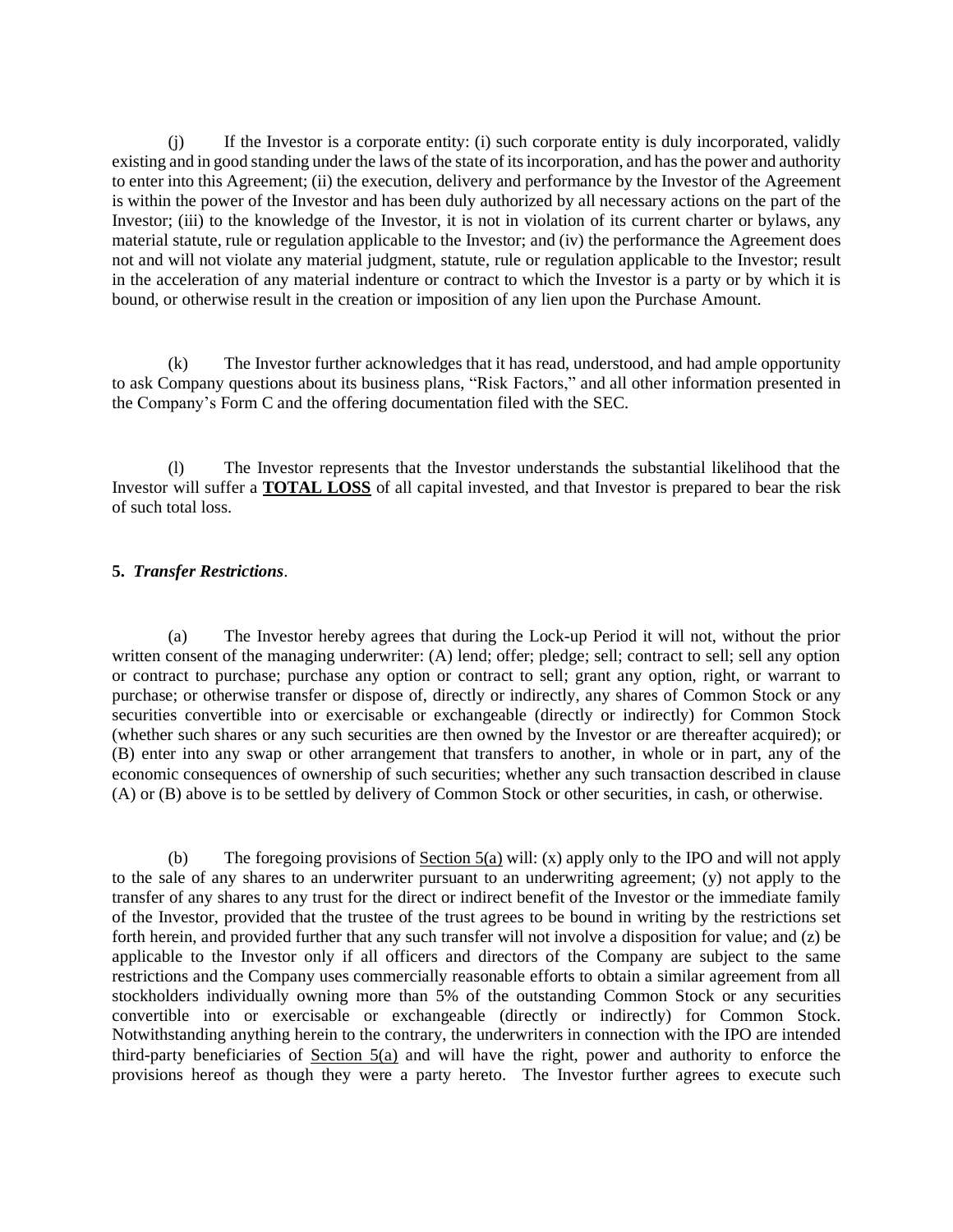agreements as may be reasonably requested by the underwriters in connection with the IPO that are consistent with Section 5(a) or that are necessary to give further effect thereto.

(c) In order to enforce the foregoing covenant, the Company may impose stop transfer instructions with respect to the Investor's registrable securities of the Company (and the Company shares or securities of every other person subject to the foregoing restriction) until the end of the Lock-up Period. The Investor agrees that a legend reading substantially as follows will be placed on all certificates representing all of the Investor's registrable securities of the Company (and the shares or securities of the Company held by every other person subject to the restriction contained in Section 5(a)):

THE SECURITIES REPRESENTED BY THIS CERTIFICATE ARE SUBJECT TO A LOCK-UP PERIOD BEGINNING ON THE EFFECTIVE DATE OF THE COMPANY'S REGISTRATION STATEMENT FILED UNDER THE SECURITIES ACT OF 1933, AS AMENDED, AS SET FORTH IN AN AGREEMENT BETWEEN THE COMPANY AND THE ORIGINAL HOLDER OF THESE SECURITIES, A COPY OF WHICH MAY BE OBTAINED AT THE COMPANY'S PRINCIPAL OFFICE. SUCH LOCK-UP PERIOD IS BINDING ON TRANSFEREES OF THESE SECURITIES.

(d) Without in any way limiting the representations and warranties set forth in Section 4 above, the Investor further agrees not to make any disposition of all or any portion of this instrument or the underlying securities unless and until the transferee has agreed in writing for the benefit of the Company to make the representations and warranties set out in Section 4 and the undertaking set out in Section  $\overline{5(a)}$  and:

There is then in effect a registration statement under the Securities Act covering such proposed disposition and such disposition is made in accordance with such registration statement; or

(ii) The Investor shall have notified the Company of the proposed disposition and shall have furnished the Company with a detailed statement of the circumstances surrounding the proposed disposition and, if reasonably requested by the Company, the Investor shall have furnished the Company with an opinion of counsel reasonably satisfactory to the Company that such disposition will not require registration of such shares under the Securities Act.

(e) The Investor agrees that it shall not make any disposition of this instrument or any underlying securities to any of the Company's competitors, as determined by the Company in good faith.

(f) The Investor understands and agrees that the Company will place the legend set forth below or a similar legend on any book entry or other forms of notation evidencing this Crowd SAFE and any certificates evidencing the underlying securities, together with any other legends that may be required by state or federal securities laws, the Company's charter or bylaws, any other agreement between the Investor and the Company or any agreement between the Investor and any third party:

# THIS INSTRUMENT HAS BEEN ISSUED PURSUANT TO SECTION 4(A)(6) OF THE SECURITIES ACT OF 1933, AS AMENDED (THE "SECURITIES ACT"), AND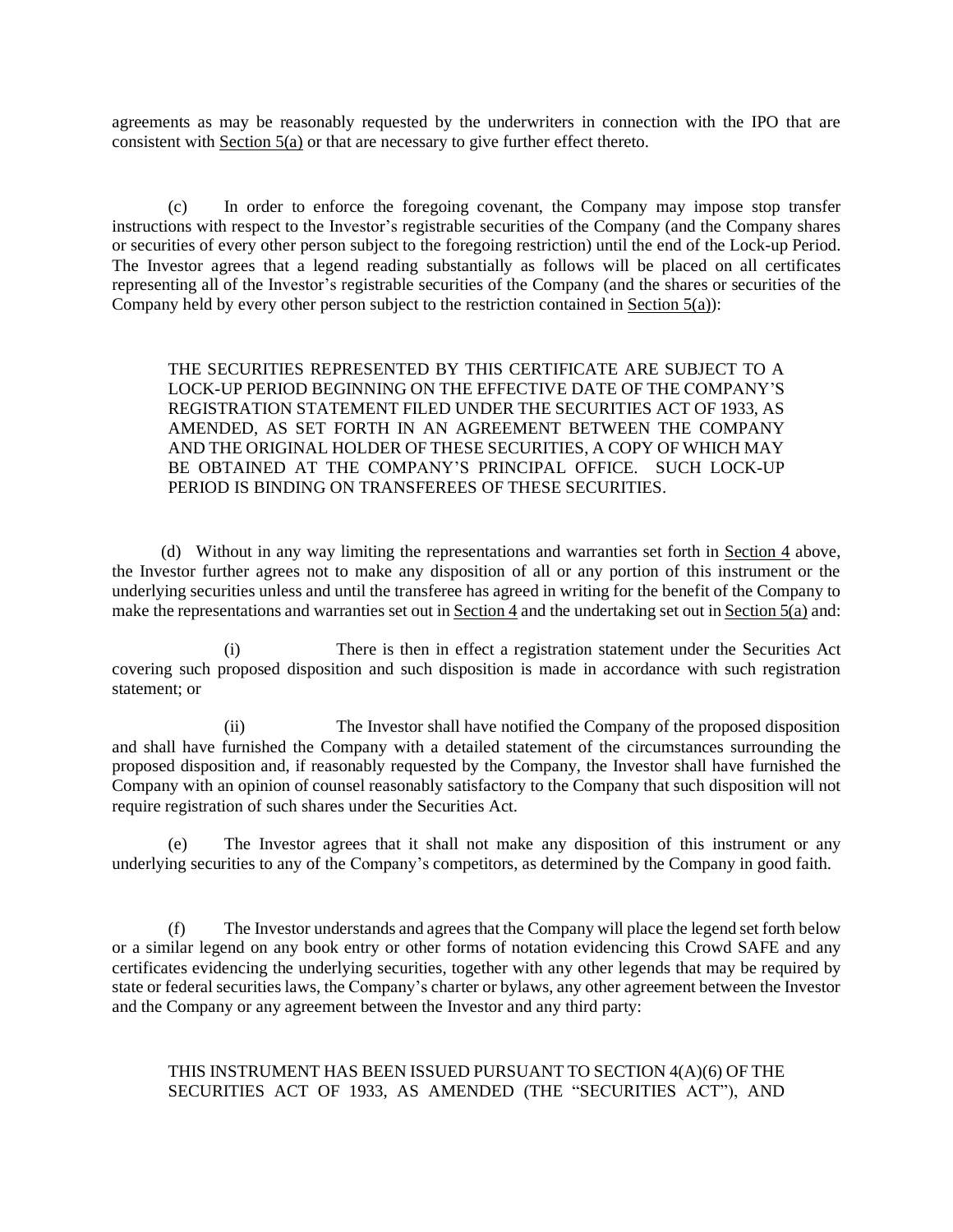NEITHER IT NOR ANY SECURITIES ISSUABLE PURSUANT HERETO HAVE BEEN REGISTERED UNDER THE SECURITIES ACT OR THE SECURITIES LAWS OF ANY STATE. THESE SECURITIES MAY NOT BE OFFERED, SOLD OR OTHERWISE TRANSFERRED, PLEDGED OR HYPOTHECATED EXCEPT AS PERMITTED BY RULE 501 OF REGULATION CROWDFUNDING UNDER THE SECURITIES ACT AND APPLICABLE STATE SECURITIES LAWS OR PURSUANT TO AN EFFECTIVE REGISTRATION STATEMENT OR EXEMPTION THEREFROM.

#### **6.** *Miscellaneous*

(a) The Investor agrees to take any and all actions determined in good faith by the Company's board of directors to be advisable to reorganize this instrument and any shares of Capital Stock issued pursuant to the terms of this instrument into a special purpose vehicle or other entity designed to aggregate the interests of holders of Crowd SAFEs.

(b) Any provision of this instrument may be amended, waived or modified only upon the written consent of either (i) the Company and the Investor, or (ii) the Company and the majority of the Investors (calculated based on the Purchase Amount of each Investors Crowd SAFE).

(c) Any notice required or permitted by this instrument will be deemed sufficient when delivered personally or by overnight courier or sent by email to the relevant address listed on the signature page, or 48 hours after being deposited in the U.S. mail as certified or registered mail with postage prepaid, addressed to the party to be notified at such party's address listed on the signature page, as subsequently modified by written notice.

(d) The Investor is not entitled, as a holder of this instrument, to vote or receive dividends or be deemed the holder of Capital Stock for any purpose, nor will anything contained herein be construed to confer on the Investor, as such, any of the rights of a stockholder of the Company or any right to vote for the election of directors or upon any matter submitted to stockholders at any meeting thereof, or to give or withhold consent to any corporate action or to receive notice of meetings, or to receive subscription rights or otherwise until shares have been issued upon the terms described herein.

(e) Neither this instrument nor the rights contained herein may be assigned, by operation of law or otherwise, by either party without the prior written consent of the other; *provided, however*, that this instrument and/or the rights contained herein may be assigned without the Company's consent by the Investor to any other entity who directly or indirectly, controls, is controlled by or is under common control with the Investor, including, without limitation, any general partner, managing member, officer or director of the Investor, or any venture capital fund now or hereafter existing which is controlled by one or more general partners or managing members of, or shares the same management company with, the Investor; and *provided, further*, that the Company may assign this instrument in whole, without the consent of the Investor, in connection with a reincorporation to change the Company's domicile.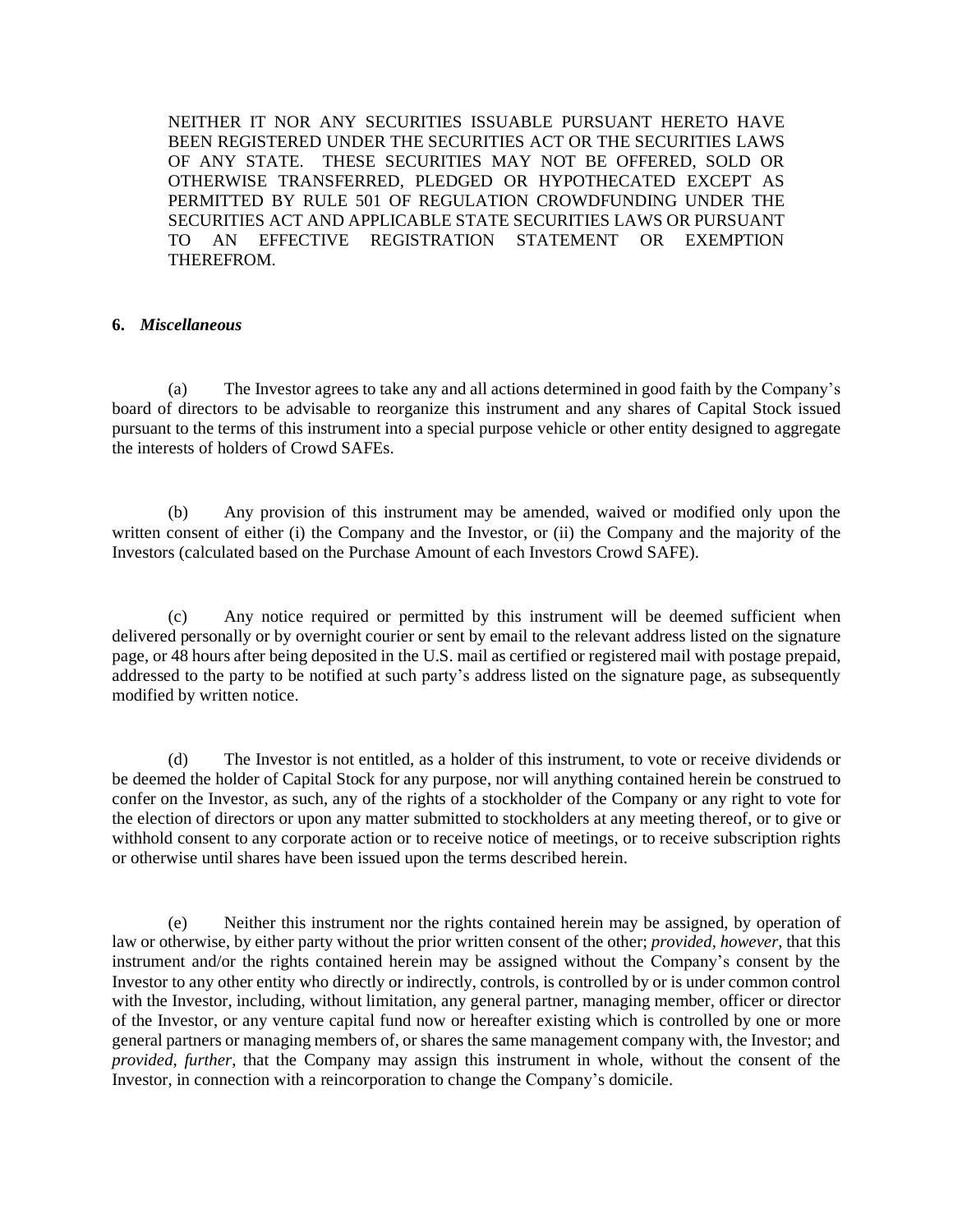(f) In the event any one or more of the terms or provisions of this instrument is for any reason held to be invalid, illegal or unenforceable, in whole or in part or in any respect, or in the event that any one or more of the terms or provisions of this instrument operate or would prospectively operate to invalidate this instrument, then such term(s) or provision(s) only will be deemed null and void and will not affect any other term or provision of this instrument and the remaining terms and provisions of this instrument will remain operative and in full force and effect and will not be affected, prejudiced, or disturbed thereby.

(g) All securities issued under this instrument may be issued in whole or fractional parts, in the Company's sole discretion.

(h) All rights and obligations hereunder will be governed by the laws of the State of Delaware, without regard to the conflicts of law provisions of such jurisdiction.

(i) Any dispute, controversy or claim arising out of, relating to or in connection with this instrument, including the breach or validity thereof, shall be determined by final and binding arbitration administered by the American Arbitration Association (the "**AAA**") under its Commercial Arbitration Rules and Mediation Procedures ("**Commercial Rules**"). The award rendered by the arbitrator shall be final, non-appealable and binding on the parties and may be entered and enforced in any court having jurisdiction. There shall be one arbitrator agreed to by the parties within twenty (20) days of receipt by respondent of the request for arbitration or, in default thereof, appointed by the AAA in accordance with its Commercial Rules. The place of arbitration shall be San Francisco, California. Except as may be required by law or to protect a legal right, neither a party nor the arbitrator may disclose the existence, content or results of any arbitration without the prior written consent of the other parties.

(j) The parties acknowledge and agree that for United States federal and state income tax purposes this Crowd SAFE is, and at all times has been, intended to be characterized as stock, and more particularly as common stock for purposes of Sections 304, 305, 306, 354, 368, 1036 and 1202 of the Internal Revenue Code of 1986, as amended. Accordingly, the parties agree to treat this Crowd SAFE consistent with the foregoing intent for all United States federal and state income tax purposes (including, without limitation, on their respective tax returns or other informational statements).

(*Signature page follows*)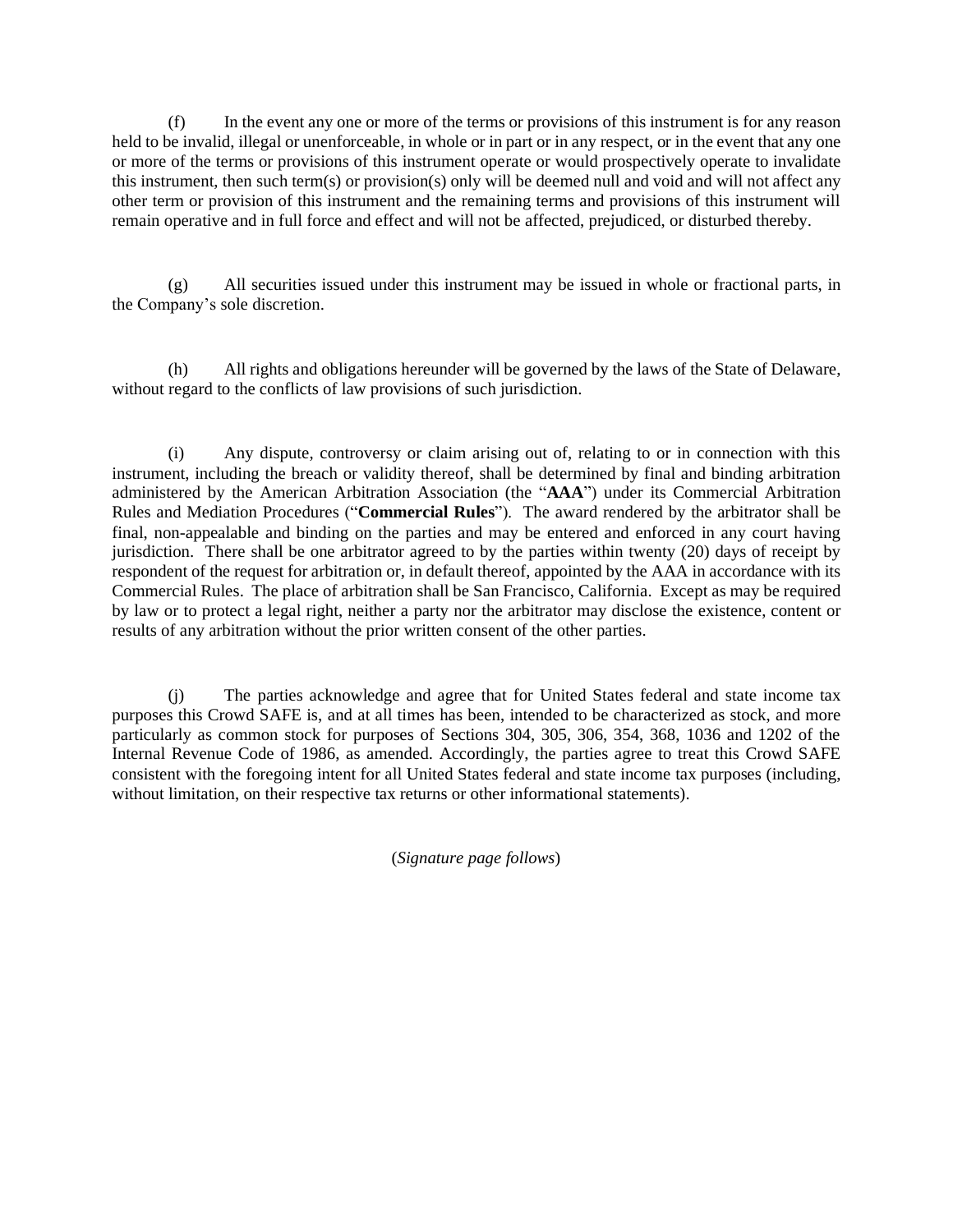IN WITNESS WHEREOF, the undersigned have caused this instrument to be duly executed and delivered.

# **FULLSKOOP, INC.**

By: \_\_\_\_\_\_\_\_\_\_\_\_\_\_\_\_\_\_\_\_\_\_\_\_

Name: Siddharth Sahni

Title: President

Address: 1 Market Street, 36th Floor, San Francisco, CA 94105

Email: sid@fullskoop.com

# **INVESTOR:**

By:

Name: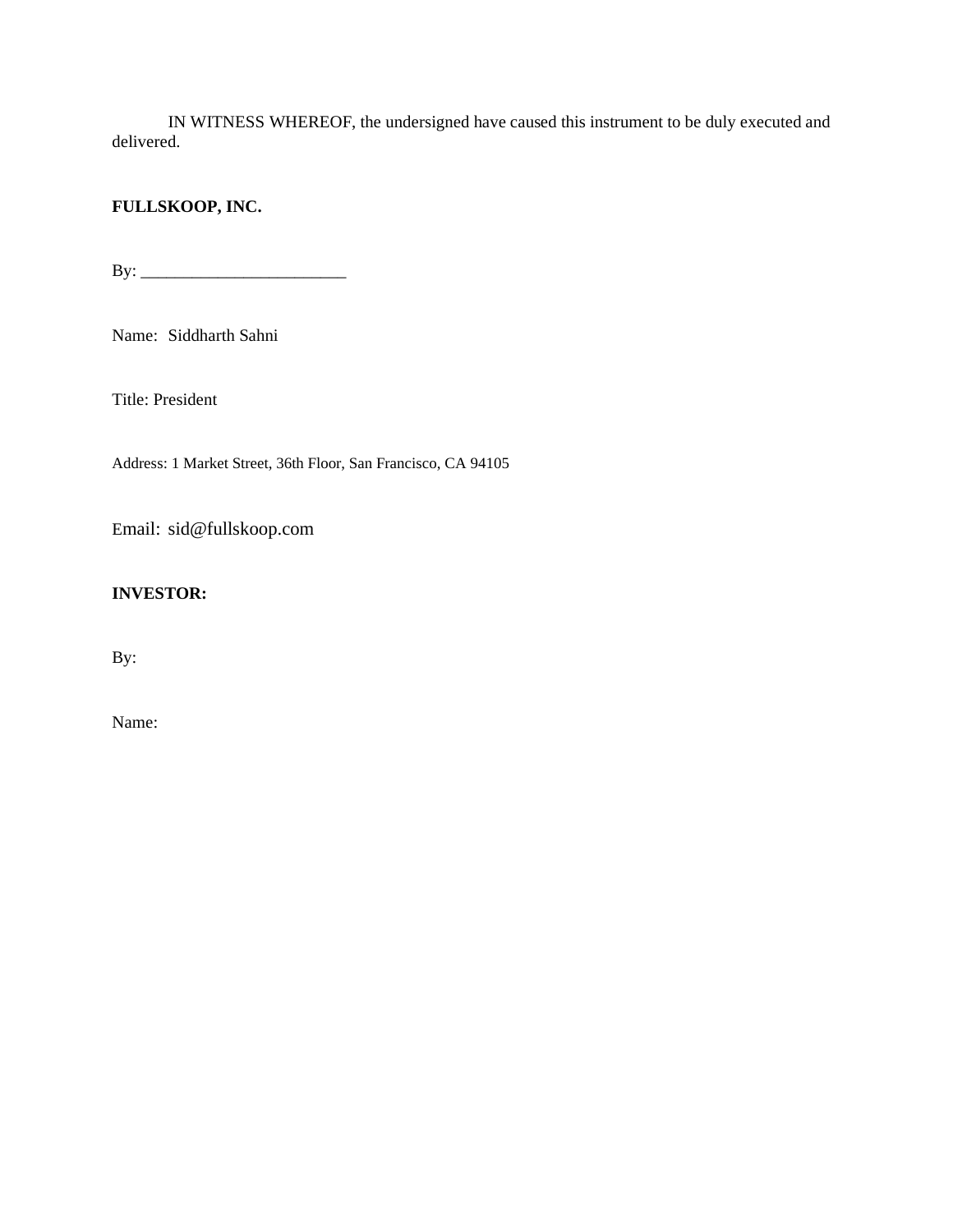### **Exhibit A – CF Shadow Share Proxy**

## **Irrevocable Proxy**

Reference is hereby made to a certain Crowdfunding Simple Agreement for Future Equity (the "*Crowd SAFE*") dated between FullSkoop, Inc. a Delaware corporation (the "*Company*") and \$investor\_name\$ ("*Stockholder").* Capitalized terms used but not defined herein shall have the respective meanings ascribed thereto in the Crowd SAFE. In connection with a conversion of Stockholder's investment in the Crowd SAFE into Capital Stock of a CF Shadow Series (as defined in the Crowd SAFE) pursuant to the Crowd SAFE, the Stockholder and OpenDeal Portal LLC (the "*Intermediary*") as another holder of Capital Stock of a CF Shadow Series hereby agree as follows:

### 1) **Grant of Irrevocable Proxy**.

- a) With respect to all of the shares of Capital Stock of CF Shadow Series owned by the Stockholder as of the date of this Irrevocable Proxy or any subsequent date (the "*Shares*"), Stockholder hereby grants to Intermediary an irrevocable proxy under Section 212 of the Delaware General Corporation Law to vote the Shares in any manner that the Intermediary may determine in its sole and absolute discretion. For the avoidance of doubt, the Intermediary, as the holder of the irrevocable proxy (rather than the Stockholder) will vote the Shares with respect to all shareholder meetings and other actions (including actions by written consent in lieu of a meeting) on which holders of Shares may be entitled to vote. The Intermediary hereby agrees to vote all Shares consistently with the majority of the shares on which the CF Shadow Series is based. This proxy revokes any other proxy granted by the Stockholder at any time with respect to the Shares.
- b) The Intermediary shall have no duty, liability or obligation whatsoever to the Stockholder arising out of the Intermediary's exercise of this irrevocable proxy. The Stockholder expressly acknowledges and agrees that (i) the Stockholder will not impede the exercise of the Intermediary's rights under this irrevocable proxy and (ii) the Stockholder waives and relinquishes any claim, right or action the Stockholder might have, as a stockholder of the Company or otherwise, against the Intermediary or any of its affiliates or agents (including any directors, officers, managers, members, and employees) in connection with any exercise of the irrevocable proxy granted hereunder.
- c) This irrevocable proxy shall expire as to those Shares on the earlier of  $(i)$  the date that such Shares are converted into Common Stock of the Company or (ii) the date that such Shares are converted to cash or a cash equivalent but shall continue as to any Shares not so converted.
- 2) **Legend**. The Stockholder agrees to permit an appropriate legend on certificates evidencing the Shares or any transfer books or related documentation of ownership reflecting the grant of the irrevocable proxy contained in the foregoing Section 1.
- 3) **Representations and Warranties**. The Stockholder represents and warrants to the Intermediary as follows:
	- a) The Stockholder has all the necessary rights, power and authority to execute, deliver and perform his obligations under this Irrevocable Proxy. This Irrevocable Proxy has been duly executed and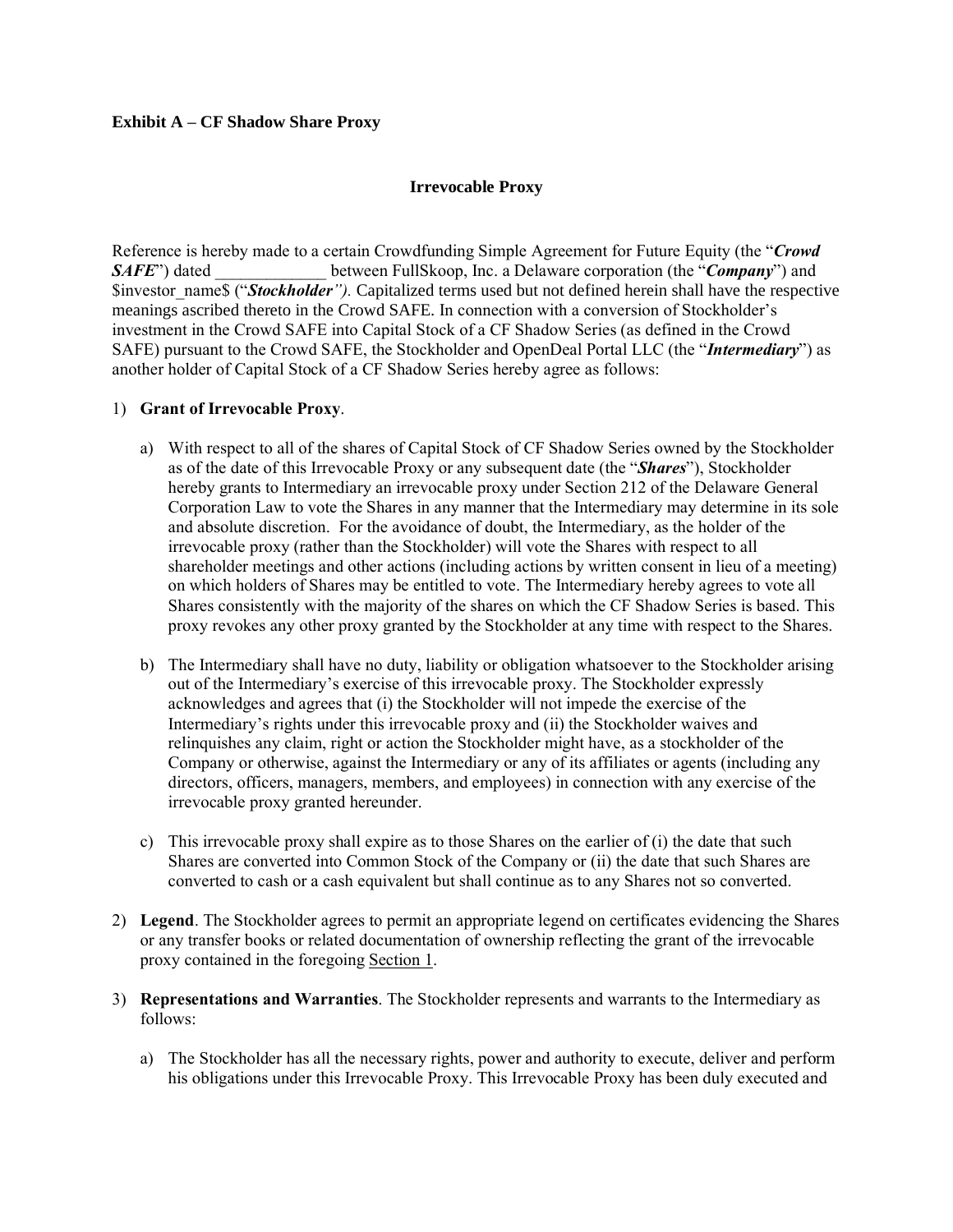delivered by the Stockholder and constitutes such Stockholder's legal and valid obligation enforceable against the Stockholder in accordance with its terms.

- b) The Stockholder is the record owner of the Shares listed under the name on this Appendix A and the Stockholder has plenary voting and dispositive power with respect to such Shares; the Stockholder owns no other shares of the capital stock of the Company; there are no proxies, voting trusts or other agreements or understandings to which such Stockholder is a party or bound by and which expressly require that any of the Shares be voted in any specific manner other than pursuant to this irrevocable proxy; and the Stockholder has not entered into any agreement or arrangement inconsistent with this Irrevocable Proxy.
- 4) **Equitable Remedies**. The Stockholder acknowledges that irreparable damage would result if this Irrevocable Proxy is not specifically enforced and that, therefore, the rights and obligations of the Intermediary may be enforced by a decree of specific performance issued by arbitration pursuant to the Crowd SAFE, and appropriate injunctive relief may be applied for and granted in connection therewith. Such remedies shall, however, not be exclusive and shall be in addition to any other remedies that the Intermediary may otherwise have available.
- 5) **Defined Terms.** All terms defined in this Irrevocable Proxy shall have the meaning defined herein. All other terms will be interpreted in accordance with the Crowd SAFE.
- 6) **Amendment**. Any provision of this instrument may be amended, waived or modified only upon the written consent of the (i) the Stockholder and (ii) the Intermediary.

## 7) **Assignment**.

- a) In the event the Stockholder wishes to transfer, sell, hypothecate or otherwise assign any Shares, the Stockholder hereby agrees to require, as a condition of such action, that the counterparty or counterparties thereto must enter into a proxy agreement with the Intermediary substantially identical to this Irrevocable Proxy.
- b) The Intermediary may transfer its rights as Holder under this instrument after giving prior written notice to the Stockholder.
- 8) **Severability**. In the event any one or more of the terms or provisions of this instrument is for any reason held to be invalid, illegal or unenforceable, in whole or in part or in any respect, or in the event that any one or more of the terms or provisions of this instrument operate or would prospectively operate to invalidate this instrument, then such term(s) or provision(s) only will be deemed null and void and will not affect any other term or provision of this instrument and the remaining terms and provisions of this instrument will remain operative and in full force and effect and will not be affected, prejudiced, or disturbed thereby.

## (*Signature page follows*)

IN WITNESS WHEREOF, the undersigned have caused this instrument to be duly executed and delivered.